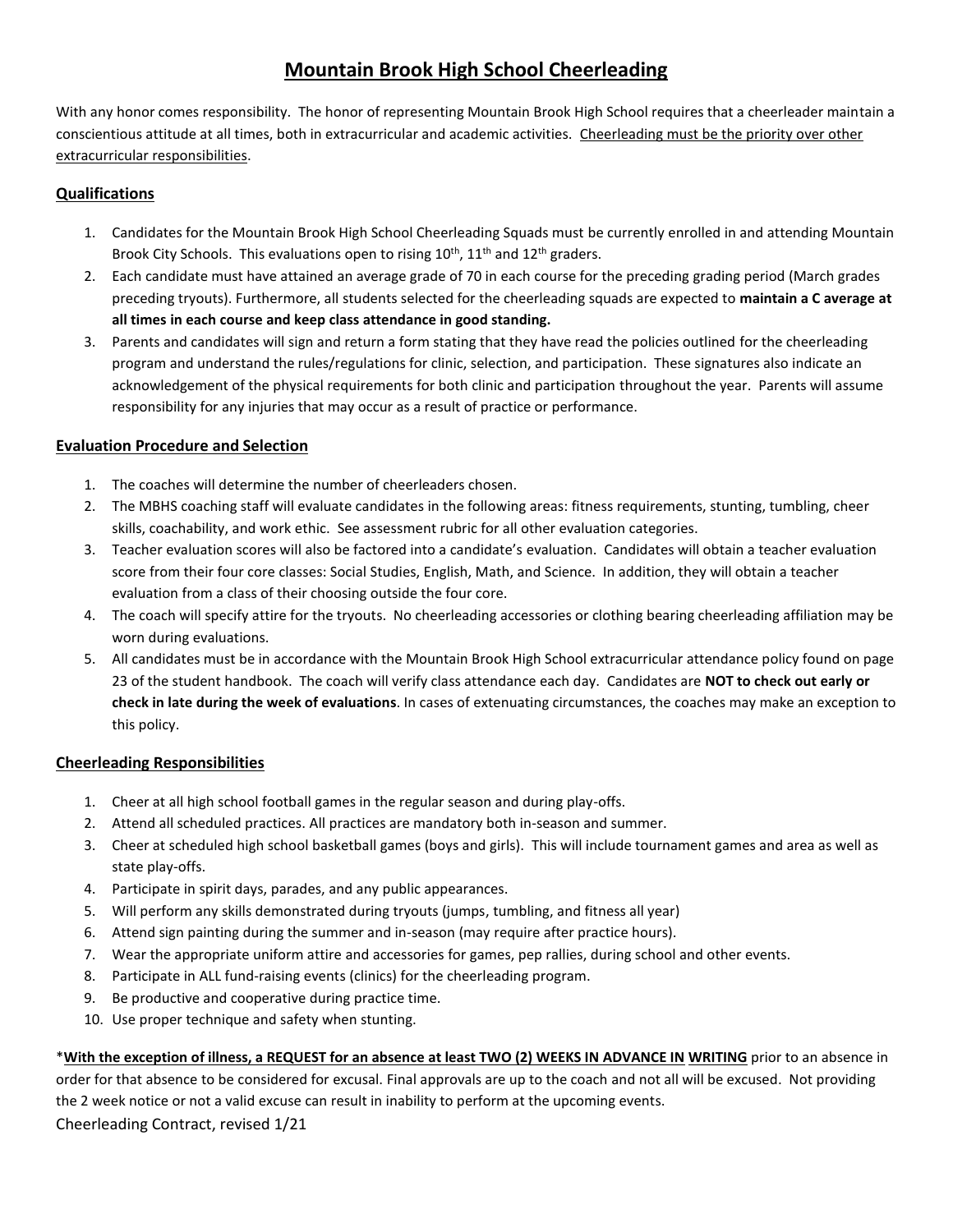#### **Cheerleading Behavior**

- 1. Cheerleaders are subject to all rules and regulations of Mountain Brook High School including the Academic Honor Code. They must also follow the guidelines and procedures of the Mountain Brook High School Athletics, the Mountain Brook High School Cheerleading Contract.
- 2. As representatives and leaders of Mountain Brook High School, cheerleaders shall conduct themselves in a responsible and dignified manner at all times. They should continually exemplify strong character and leadership qualities.

#### **Absences**

1. All practices, games and events are mandatory.

\***At no time is work, a family reunion, a party, vacation, college visit, or any event of this nature excused to miss practices, games or travel to games, or other required cheerleading events**. The coach will determine what excuses are appropriate and inappropriate at the time of the event. Un-notified and/or inappropriate absence from a game or other event will result in a conference with the coach and possible consequences will be determined by the coach.

### **Academics**

- 1. Cheerleaders must maintain a "C" average in each class **at all times** during the school year. Dropping below a "C" average will result in restrictions.
- 2. Cheerleaders must uphold the Mountain Brook High School Honor Code. Academic dishonesty will result in a 3 week suspension for the first offense. Additional instances of academic dishonesty could result in permanent suspension from the squad.

#### **Cheerleading Grades**

1. Attitude, attendance, dress, exam and participation will affect the cheerleader's grade for the 8<sup>th</sup> period class.

#### **Discipline**

**Since we cannot foresee all the situations that may arise during the cheer season, the coaching staff reserves the right to take disciplinary action for offenses as necessary.**

#### **Coaches**

The coaching staff is appointed by the principal and approved by the Mountain Brook City School Board. They are responsible for coaching cheerleaders in the areas of safety, dance, motions, jumps, and proper double and single base stunting techniques and stunt progression. Throughout the year the coaches will inform the cheerleaders about practices, games, meetings, and other events. Because not every situation can be foreseen, it is the responsibility of the coaches to handle these situations with common sense and to act in the best interest of the Mountain Brook High School Cheerleading Program. **All final decisions are up to the discretion of the coaches.**